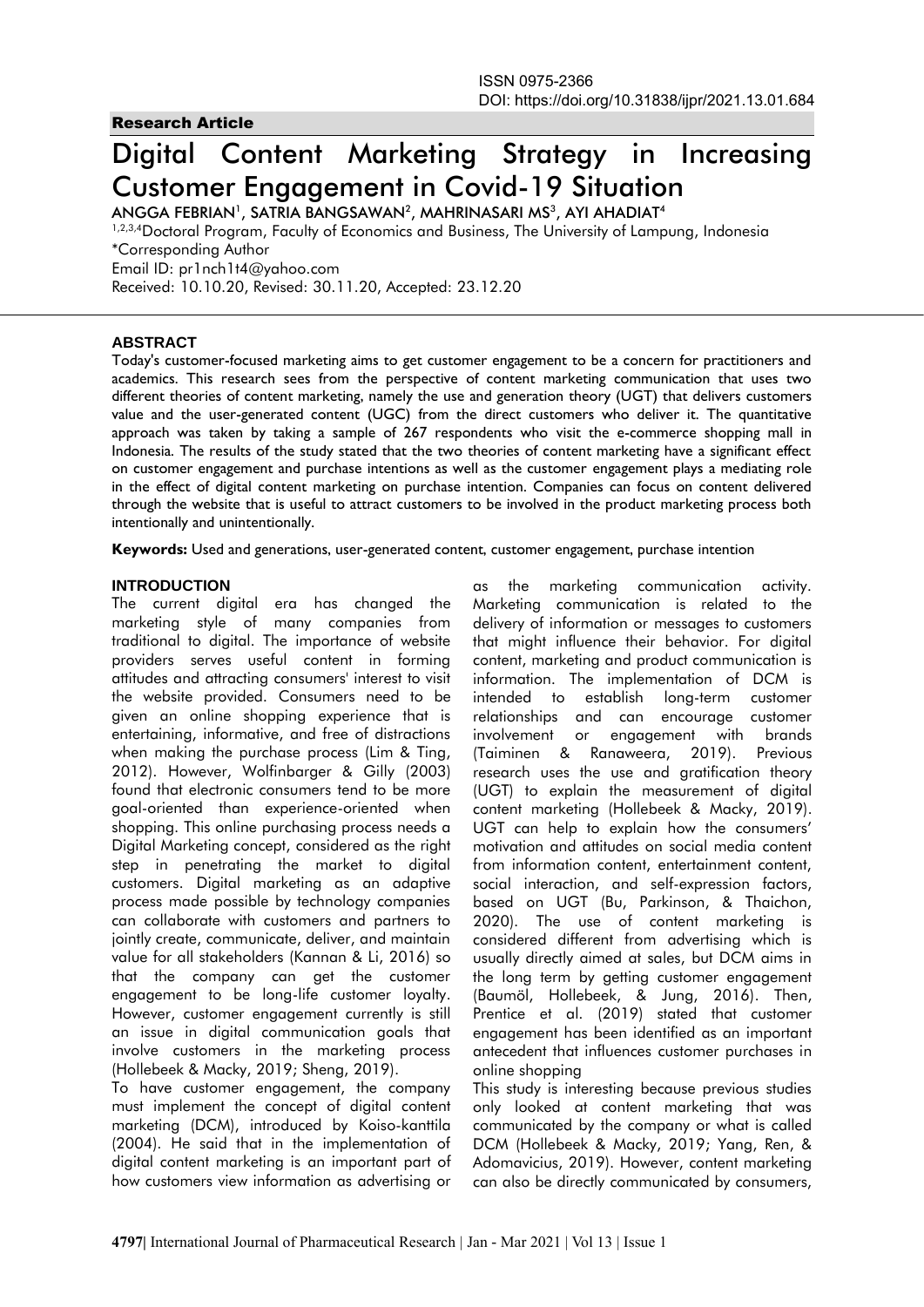called user-generated content. Consumers will also trust in reviews from people who have bought the product because it looks natural (Sethna, Hazari, & Bergiel, 2017). The utilization of User-generated content in marketing has proven to have a positive impact on the performance of B2B and B2C companies (Liu, 2020).

Previous researchers have discussed a lot about DCM with its implications for purchase intentions. However, there still are inconsistent research results, by several studies. (Sethna et al., 2017) states that the use of DCM has a significant relationship to purchase intentions. However, other research states there is no influence on customer behavior because DCM is only a reminder (Malthouse, Calder, Kim, & Vandenbosch, 2016). Therefore, this research aims to examine whether digital marketing content affects purchase intention, mediated by customer engagement.

# **LITERATURE REVIEW AND HYPOTHESIS DEVELOPMENT**

#### Use and Gratification Theory (UGT) and User Generated Content (UGC)

(Hollebeek & Macky, 2019) stated that digital marketing content (DCM) is the process of creating and disseminating relevant and valuable content associated with brands to customers or prospectively on a digital platform to develop brands that benefit them through engagement, trust, and relationships. Good digital marketing content can be measured by using use and gratification theory (UGT) which explains a person's functional, hedonic, and authentic motivation. UGT is the main theoretical method for studying the motivation of individuals to use certain media and to explain their reasons for using certain media channels. Besides, UGT helps explain the motivation to engage in social media content (Plume & Slade, 2018).

UGT is one of the theories of communication on social media introduced by (Katz, Blumler, & Gurevitch, 1974). There are five basic assumptions from the Uses and Gratifications Theory, first is the active audience and the use of the media is goal-oriented. Second, the initiative in connecting the satisfaction needs for certain media choices lies with the audience. Third, the media compete with other sources for the satisfaction of needs. Fourth, a person has enough self-awareness of their use of media, interests, and motives so that they can provide an accurate picture of their use. Fifth, the assessment of media content can only be done by an audience. The theory begins with research on radio communication media that removes content

that is listened to by the listener, and it can influence attitude (Fiske & Lazarsfeld, 1946).

The basic assumption about UGT is that users are actively involved in media use and interact widely with communication media. Given the interactive nature and direction inherent in users from the internet, UGT is very suitable for investigating the use of internet consumers (Azam, 2015). (Lim, 2015b; Lim & Ting, 2012) used UGT indicators in terms of entertainment gratification, and information gratification Entertainment is defined as an entertainment construct that refers to the extent to which website media can be fun and can entertain users (Eighmey & Mccord, 1998). When websites and media provide higher entertainment value, it will lead to benefits for users and motivate them to use media more often (Lim & Ting, 2012). On the other hand, information gratification is defined as the extent to which a website can provide users with sensible and useful information (Ducoffe, 1995).

Moreover, digital content marketing can also be done by consumers directly called user-generated content (UGC) which can be used in various ways to influence individual online behavior (N. Huang et al., 2018). The form of the UGC is users who make content and ratings on online reviews such as experience in buying products or services, and this is important information for potential customers (Banerjee & Chai, 2019). In measuring how high the value of UGC is, (Hazari, Bergiel, & Sethna, 2016; Sethna et al., 2017) adopt the UGC-forming dimensions such as Hedonic and Utilitarian. Hedonic is defined as pure enjoyment, excitement, captivation, escapism, and spontaneity. Whereas utilitarian is defined as an expression of achievement or disappointment over the ability or inability to complete the process at the time of shopping (Babin, Darden, & Griffin, 1994). Other studies explain that purchase intentions will be more highly influenced by usergenerated content than advertisements that are displayed, so companies should also consider using UGC (Mayrhofer, Matthes, Einwiller, & Naderer, 2019). Therefore, the following hypothesis can be formulated:

H1: DCM based on UGT factors significantly affects customer engagement

H2: DCM based on UGC dimensions has a significant effect on customers engagement

H3: DCM based on UGT factors has a significant effect on purchase intention

H4: DCM based on UGC dimensions has a significant effect on purchase intention

Customer Engagement and Purchase Intention

Customer Engagement is defined as the efforts made by companies to motivate, empower, and measure how much customers can contribute to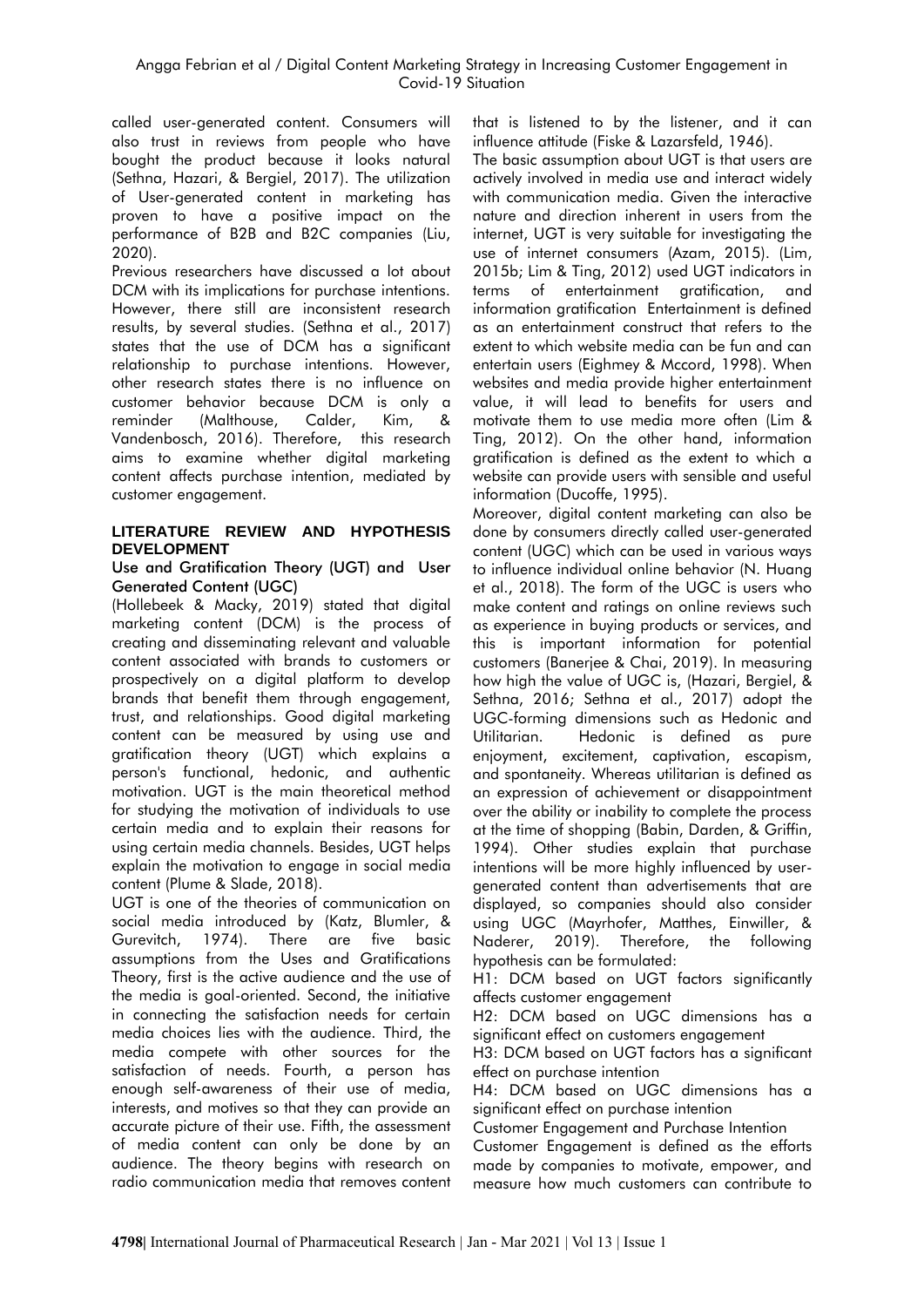the company (Harmeling, Moffett, Arnold, & Carlson, 2016). Customer engagement has forming dimensions namely vigor, dedication, and absorption (Molinillo, Anaya-Sánchez, & Liébana-Cabanillas, 2020). Vigor is characterized by mental endurance when working with high energy and can be persistent despite difficulties. Dedication is marked as a sense of pride, inspiration, enthusiasm, and feeling to be a challenge. Absorption is characterized as the feeling of someone who is focused on something until it doesn't feel time passes quickly and that person enjoys it (Schaufeli, Salanova, Gonzálezromá, & Bakker, 2002).

Customer engagement can also be used as a mediation effect to improve the performance of the company (Garg, Gupta, Dzever, Sivarajah, & Kumar, 2020). Customer engagement must be recognized by the company as important because customers interact with their products (Hazari et al., 2016). Customer engagement can be influenced by content created by companies or direct customers. Of course, the results of usergenerated content will vary according to the customers' experience. These differences will have an impact on customer engagement that varies according to what customers see (Yang et al., 2019). UGC can convince customers to complete a purchase by providing information about attributes such as quality, value, and benefits of a product or service.

Companies must be able to motivate customers to become the opinion leaders of products consumed and direct them into social networks so that they can interact with other customers to influence consumer purchase intentions (Prentice et al., 2019). In measuring customer purchase intentions, many researchers previously used the theory of planned behavior (Ajzen, 1991). The theory explains that the higher the intention of someone to do something, the higher the intention also will be done. There are three dimensions in measuring it through cognitive and affective processes. The first is the attitude towards behavior which is interpreted as the attitude of someone in evaluating something that is considered beneficial or not. The second is the subjective norm which means someone does something because there is social pressure. The third is the level of behavior control is defined as behavior that is influenced by the past and the ease or difficulty in doing so (Ajzen, 1991). Therefore, this study also proposes the following hypothesis:

H5: Customer engagement has a significant effect on purchase intention

Customer engagement has a positive mediating role in the effect of DCM based on UGT factors on purchase intention

Customer engagement has a positive mediating role in the effect of DCM based on UGC dimensions on purchase intention



**Fig.1: Research model**

# **METHOD**

The main objective of this research is to examine whether digital content marketing using UGT and UGC affect customer engagement and purchase intention. Considering the rise of online purchases using e-commerce, we focus on customers who have already purchased products online using e-commerce platforms in Indonesia. With a quantitative approach, this study conducted online interviews with 267 respondents. Adopting relevant previous research measurements such as use and gratification measurements (Lim & Ting, 2012), usergenerated content (Hazari et al., 2016; Sethna et al., 2017), customer engagement (Molinillo et al.,

2020), and purchase intention (Chiu, Kim, & Won, 2018). Use a Likert scale with  $1 =$  strongly disagree until  $5 =$  strongly agree.

Data processing using SmartPls 3.0 statistical tools to test reliability and validity with a scale tested from Cronbach's Alpha, Average Variance Extracted, and Composite Reliability. Table 1 shows the assessment of the validity measurements of 40 items having an outer loading value > 0.50 (Hair, Risher, Sarstedt, & Ringle, 2018). Table 2 shows that the Average Variance Extracted value of 0.504 to 0.558 above the required value of  $> 0.5$  (Hair et al., 2018), means that the model is valid. Composite reliability is also important to be seen as the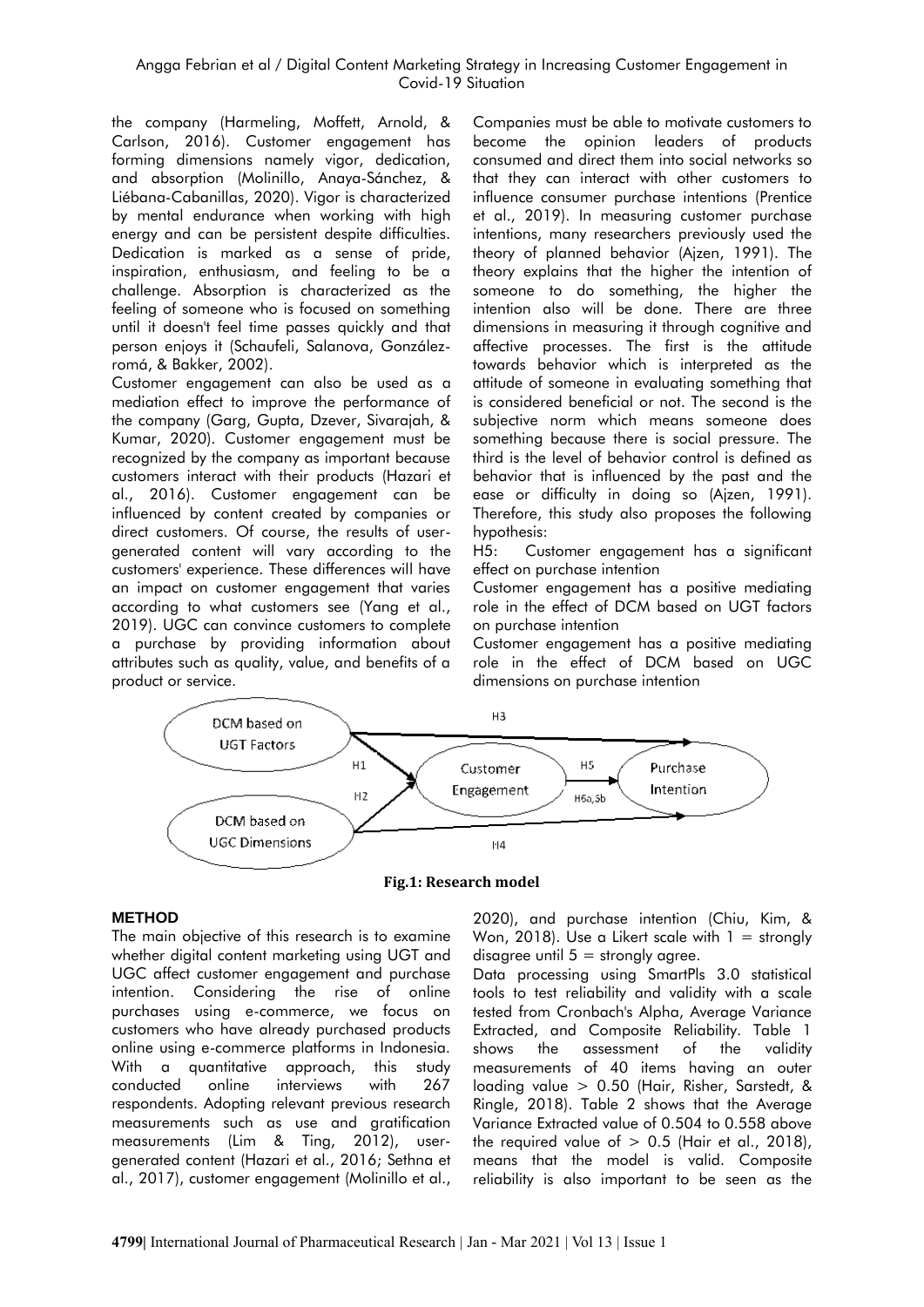0.874 to 0.945 and Cronbach alpha 0.833 to (Fornell & Larcker, 1981).

consistency of internal models with values from 0.938 which shows reliable results > 0.70

| Item                                                                                                                                             |                                                     | <b>Factor Loading</b> | <b>Findings</b> |
|--------------------------------------------------------------------------------------------------------------------------------------------------|-----------------------------------------------------|-----------------------|-----------------|
| Use and Gratifications Factors (UGT)                                                                                                             | (Lim, 2015a; Lim & Ting,<br>2012)                   |                       |                 |
| <b>Entertainment gratification</b>                                                                                                               |                                                     |                       | Valid           |
| I find it entertaining to shop at online retailers                                                                                               |                                                     | 0,791                 |                 |
| I find that online shopping sites are fun to use                                                                                                 |                                                     | 0,806                 |                 |
| I feel excited when I shop online                                                                                                                |                                                     | 0,779                 |                 |
| Using online shopping sites to purchase products                                                                                                 |                                                     | 0,744                 |                 |
| provide me with lots of enjoyment.                                                                                                               |                                                     |                       |                 |
| I have fun when interacting with online shopping sites                                                                                           |                                                     | 0,739                 |                 |
| Informativeness gratification                                                                                                                    |                                                     |                       | Valid           |
| It is important that online shopping sites are able to give<br>me information that is of interest to me.                                         |                                                     | 0,763                 |                 |
| Accurate information on online shopping sites improves<br>my shopping effectiveness.                                                             |                                                     | 0,706                 |                 |
| Timely information on online shopping sites improves<br>my shopping performance.                                                                 |                                                     | 0,694                 |                 |
| Information in online shopping sites that is useful in<br>aiding my shopping decisions is appreciated.                                           |                                                     | 0,740                 |                 |
| Information in online shopping sites that makes it easier<br>for me to compare product choices when shopping at<br>online retailers is desirable |                                                     | 0,702                 |                 |
| USER GENERATED CONTENT (UGC)                                                                                                                     | (Hazari et<br>al.,<br>2016;<br>Sethna et al., 2017) |                       |                 |
| Hedonic                                                                                                                                          |                                                     |                       | Valid           |
| Information searching on the internet is fun rather than<br>tedious.                                                                             |                                                     | 0,690                 |                 |
| Searching for information on the internet is a good way<br>to spend time.                                                                        |                                                     | 0,613                 |                 |
| I find searching for information on the internet to be<br>enjoyable.                                                                             |                                                     | 0,839                 |                 |
| <b>Utilitarian</b>                                                                                                                               |                                                     |                       | Valid           |
| It is convenient to gather information from the internet.                                                                                        |                                                     | 0,796                 |                 |
| Gathering information by using the internet saves time.                                                                                          |                                                     | 0,688                 |                 |
| Reading user comments/reviews is a worthwhile use of<br>my time.                                                                                 |                                                     | 0,661                 |                 |
| The internet can be a useful tool to compare<br>information about products from different websites                                               |                                                     | 0,822                 |                 |
| When shopping online, the availability of high-quality<br>product reviews provided by users is very important to<br>me                           |                                                     | 0,760                 |                 |
| <b>CUSTOMER ENGAGEMENT</b>                                                                                                                       | (Molinillo et al., 2020)                            |                       |                 |
| Vigor                                                                                                                                            |                                                     |                       | Valid           |
| I can continue using this e-commerce site for very long<br>periods at a time.                                                                    |                                                     | 0,697                 |                 |
| I feel strong and vigorous when I am participating in<br>this e-commerce site.                                                                   |                                                     | 0,792                 |                 |
| I feel very resilient, mentally, as far as this e-commerce<br>site is concerned.                                                                 |                                                     | 0,756                 |                 |
| In this e-commerce site, I always persevere, even when                                                                                           |                                                     |                       |                 |
| things do not go well.                                                                                                                           |                                                     | 0,559                 |                 |
| <b>Dedication</b>                                                                                                                                |                                                     |                       | Valid           |

### **Table 1: Measures and Factor Loadings**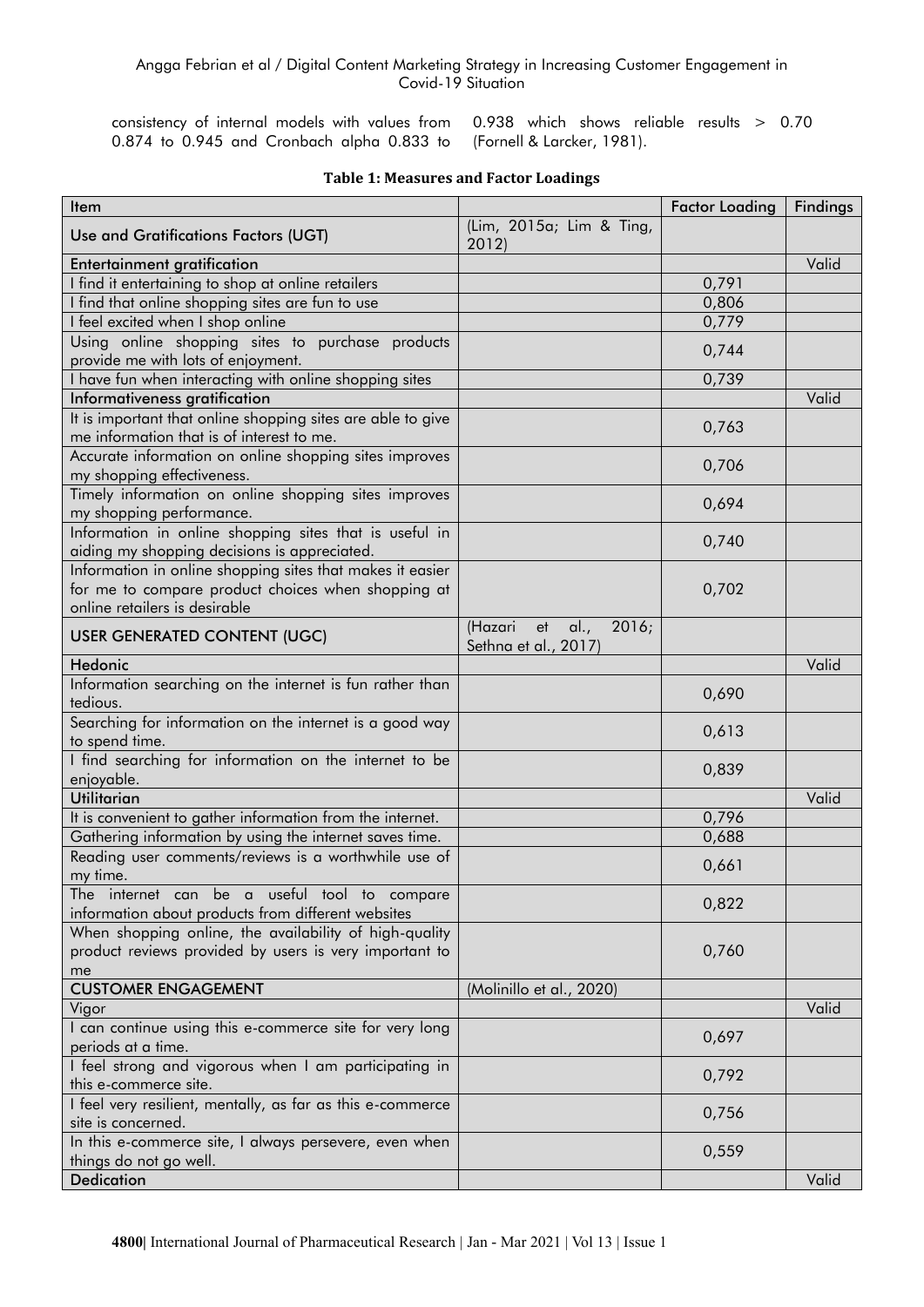| I am enthusiastic about this e-commerce site.                                      |                     | 0,724 |       |
|------------------------------------------------------------------------------------|---------------------|-------|-------|
| This e-commerce site inspires me.                                                  |                     |       |       |
| I found this e-commerce site full of meaning and<br>purpose.                       |                     | 0,723 |       |
| I am excited when using this e-commerce site.                                      |                     | 0,743 |       |
| am interested in this social e-commerce site.                                      |                     | 0,789 |       |
| am proud of using this e-commerce site.                                            |                     | 0,754 |       |
| Absorption:                                                                        |                     |       |       |
| Time flies when I am participating in this e-commerce<br>site.                     |                     | 0,716 |       |
| Using this e-commerce site is so absorbing that I forget<br>about everything else. |                     | 0,666 |       |
| I am rarely distracted when using this e-commerce site.                            |                     | 0,662 |       |
| I am immersed in this e-commerce site.                                             |                     | 0,683 |       |
| My mind is focused on when using this e-commerce<br>site.                          |                     | 0,741 |       |
| pay a lot of attention to this e-commerce site                                     |                     | 0,741 |       |
| <b>Purchase Intention</b>                                                          | (Chiu et al., 2018) |       |       |
| Attitude                                                                           |                     |       | Valid |
| I think that purchasing goods online is good.                                      |                     | 0,816 |       |
| I think that purchasing goods online is wise                                       |                     | 0,799 |       |
| I think that purchasing goods online is worthwhile.                                |                     | 0,826 |       |
| Subjective norm                                                                    |                     |       | Valid |
| Most people who are important to me support that I                                 |                     | 0,533 |       |
| purchase goods online.                                                             |                     |       |       |
| Most people who are important to me understand that I                              |                     | 0,577 |       |
| purchase goods online.                                                             |                     |       |       |
| Perceived behavioral control                                                       |                     |       | Valid |
| If I want, I can purchase goods online.                                            |                     | 0,690 |       |
| I am capable of purchasing goods online.                                           |                     | 0,670 |       |

# **Table 2: Construct Reliability dan Validity**

|                               | Cronbach's<br>Alpha | Composite<br><b>Reliability</b> | Average<br>Variance<br><b>Extracted (AVE)</b> | <b>Findings</b>           |
|-------------------------------|---------------------|---------------------------------|-----------------------------------------------|---------------------------|
| <b>Customer Engagement</b>    | 0,938               | 0,945                           | 0.520                                         | <b>Reliable and Valid</b> |
| Digital Content Marketing     | 0,912               | 0,926                           | 0,558                                         | <b>Reliable and Valid</b> |
| Purchased Intention           | 0,833               | 0,874                           | 0,504                                         | <b>Reliable and Valid</b> |
| <b>User Generated Content</b> | 0,878               | 0,904                           | 0,544                                         | Reliable and Valid        |

# **RESULT**

Inner model testing is also called structural model testing. This test is based on the goodness of fit (GoF) index. GoF index can be explained by three GoF categories, namely small =  $0.1$ ; medium =  $0.25$ ; and large =  $0.36$ . The GoF index in this study was 0.574, so it can be concluded that this model is good (Tenenhaus, Amato, & Vinzi, 2004). After the measurement model measured by the GoF index is good, the structural model examination will then be conducted which will focus on the hypothesis testing path coefficient (Sarstedt & Cheah, 2019). Table 3 shows a good R<sup>2</sup> value, obtained for all endogenous variables.

Examination of each hypothesis is performed by bootstrapping which results in all hypotheses H1, H2, H3, H4, H5, H6a, and H6b are supported. Table 4 shows the results of the significant value in hypothesis 1 (t =  $6,567$ , p> 0.01) which assumes that there is a significant direct relationship between users and gratification on customer engagement. Hypothesis 2 states that user-generated content has a significant effect on customer engagement with a value  $(t = 6,808)$ , p> 0.01). Hypothesis 3 states that used and generation has a significant effect on purchase intention with a value  $(t = 3.220, p > 0.01)$ . Hypothesis 4 states that user-generated content has a significant effect on purchase intentions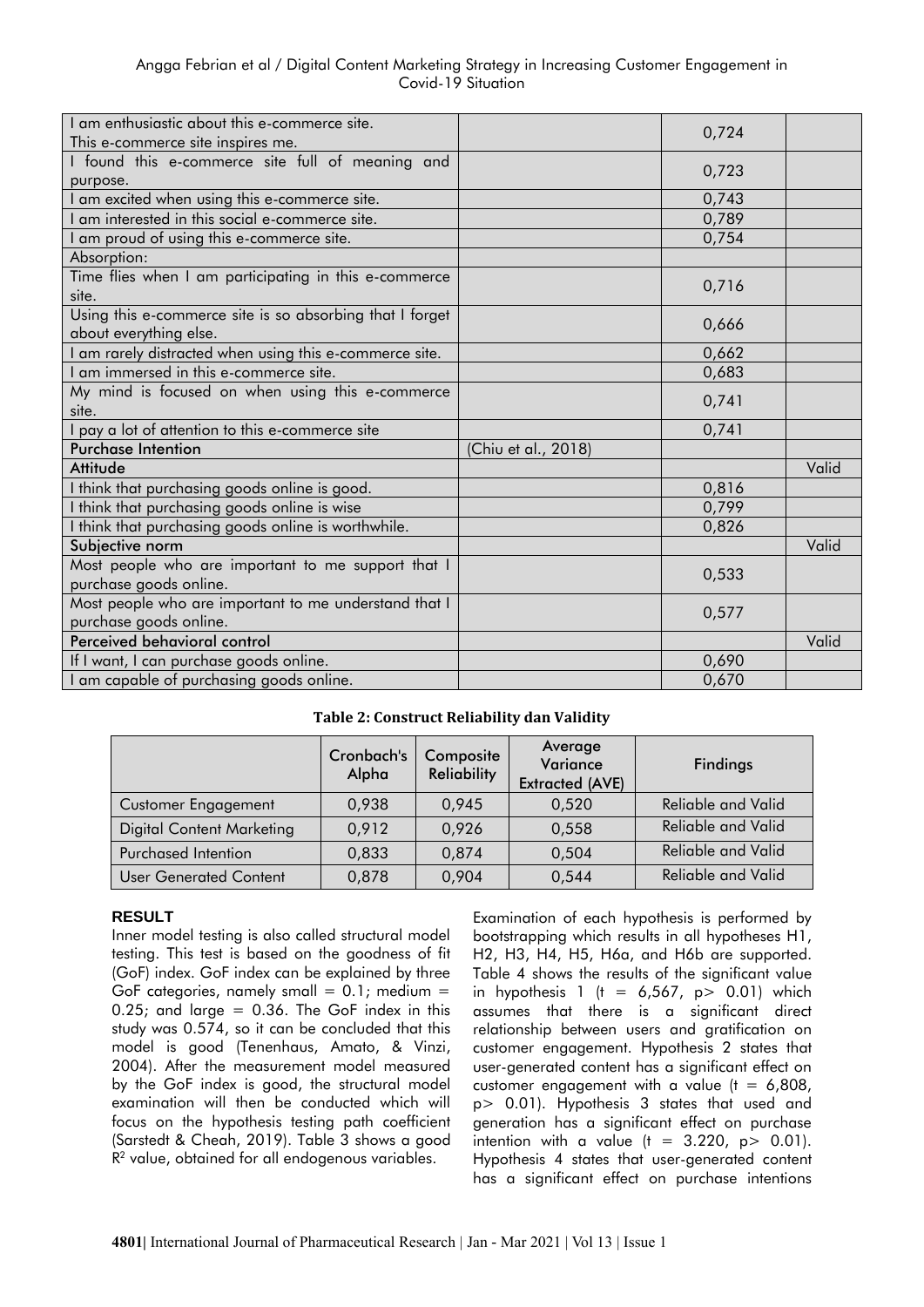with the result value  $(t = 3.091, p > 0.01)$ . Hypothesis 5 states that customer engagement has a significant effect on purchase intentions with a value ( $t = 10.691$ ,  $p > 0.01$ ). Testing the effect of mediation shows that customer engagement plays a mediating role in the effect of DCM based UGT on purchase intentions partially with the value ( $t = 4.982$ ,  $p > 0.01$ ), and customer engagement also plays a mediating role in the effect of DCM based on UGC on purchase intention partially with the value  $(t = 6.504, p >$ 

0.01). the mediation effect shows partial mediation because exogenous variables are also able to directly affect endogenous variables without going through mediator variables (Nitzl, Roldan, & Cepeda, 2016).

#### **Table 3: R Square**

|                            | R Square |
|----------------------------|----------|
| <b>Customer Engagement</b> | 0.517    |
| Purchased Intention        | (1.697)  |

# **Table 4: Path Coefficients**

|                                                                                                                                | Original Sample (O) | T Statistics ( O/STDEV ) | P Values | <b>Findings</b> |
|--------------------------------------------------------------------------------------------------------------------------------|---------------------|--------------------------|----------|-----------------|
| based on Used and Gratification<br>GCM<br>factors -> Customer Engagement                                                       | 0,394               | 6,567                    | 0.000    | Supported       |
| <b>GCM</b><br>based User Generated Content<br>dimensions -> Customer Engagement                                                | 0,388               | 6,808                    | 0.000    | Supported       |
| GCM based on Used and Gratification<br>factors -> Purchased Intention                                                          | 0,190               | 3,220                    | 0,001    | Supported       |
| GCM based on User Generated Content -><br>Purchased Intention                                                                  | 0,181               | 3,091                    | 0.002    | Supported       |
| Purchased<br>Customer<br>Engagement<br>$\mathord{\text{-}}$<br>Intention                                                       | 0.553               | 10,691                   | 0,000    | Supported       |
| DCM based on UGT factors -> Customer<br>Engagement -> Purchased Intention                                                      | 0.218               | 4,982                    | 0,000    | Supported       |
| on UGC dimensions $\rightarrow$<br><b>DCM</b><br>based<br>Purchased<br>Customer<br>Engagement<br>$\mathord{\sim}$<br>Intention | 0,214               | 6,504                    | 0,000    | Supported       |

# **DISCUSSION**

The purpose of this study is to look at the effect of digital marketing content conducted by ecommerce companies in Indonesia to be able to influence purchase intentions through customer engagement as a mediating role. The results of the study provide evidence that digital marketing content which this study uses two theories of content marketing namely use and generations (UGT) and user-generated content (UGC) has a positive impact on customer engagement and purchase intentions, These results support the results of previous research (T. Huang, Bao, & Li, 2017; Sethna et al., 2017; Yang et al., 2019). Customer engagement also has an indirect effect seen from the causal relationship between the two exogenous variables. This becomes important because the role of the customer in the marketing process of communication addressed by the customer itself is urgently needed to increase customer purchase intentions for online shopping in e-commerce. For example, when a company can provide useful content for customers, as well as utilize content that is directly delivered by customers who have purchased products that post on social media and websites, it will become a force for customers to visit and make purchases

on e-websites or e-commerce. In general, this implies that there will strengthen customer engagement based on UGT and UGC dimensions that potentially will build strong communication through the worth of mouth communications among existing consumers or toward other potential customers so that the potential consumers are willing to buy the online products or services.

#### Theoretical Implications

Our research has several theoretical implications. First, increase knowledge about the types of digital marketing content. Because previous studies mainly focused on one theory of content marketing which was used as an antecedent (Hollebeek & Macky, 2019; Järvinen & Taiminen, 2016). This study looks at two approaches to content marketing that can influence purchase intentions, namely the theory of use and gratification and user-generated content. Things that must be considered in some existing content marketing theories, especially for the two theories in this study, researchers must make the content marketing strategy as a goal to help customers and boost the customer engagement in helping customers' online purchase activity, not the final sales orientation. The concept is by the results of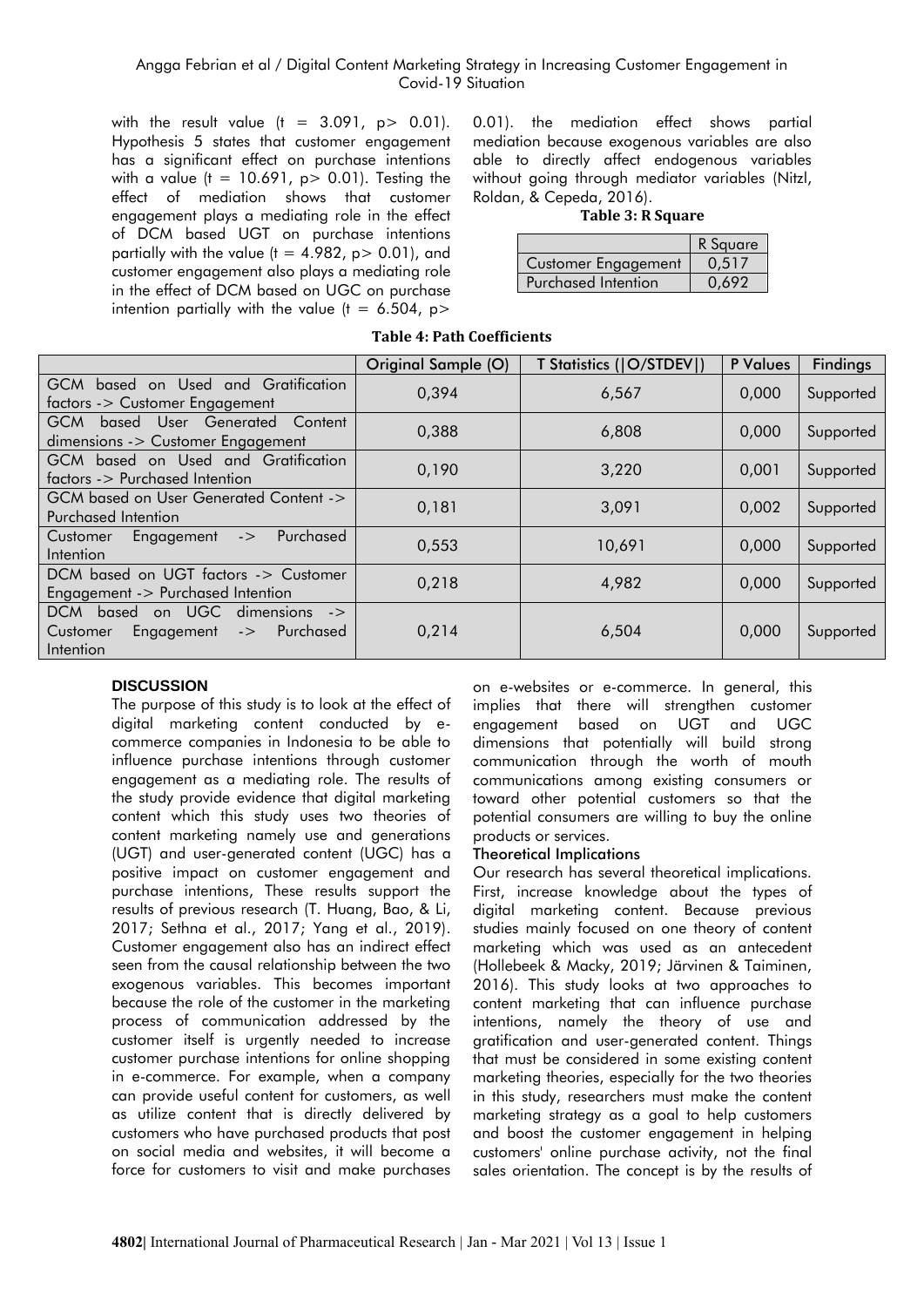previous studies applying marketing content not only to B2B businesses but also to B2C (Holliman & Rowley, 2014). This research proves that the content delivered must target what the customer needs are and can solve customer problems rather than the company promoting the products offered. These results support the statement of previous studies (Järvinen & Taiminen, 2016). This research is the first to test content marketing with two perspectives which show that the marketing strategy can be integrated with customer engagement which is considered to have a very important role in building a research model related to digital content marketing.

### Managerial Implications

Looking at it from a practical perspective, digital marketing content theory can be a material consideration for managers in making decisions on marketing communication activities that can be applied to B2C e-commerce companies. First, managers can apply the theory of use and generations by providing useful content for customers. Because customers prefer to be provided with useful education rather than just being targeted for sales, although in the end what is desired is an increase in customer purchase intentions for companies that provide useful content so that customers unconsciously feel comfortable and choose them as the right product service provider. Furthermore, the application of user-generated content theory by involving customers in helping to communicate the value of the product either in a deliberate way that is managing customers or giving contest to public figures on social media and other media to review the benefits of the product as if the customer is using it and get its benefits. Because research results prove that the higher the content provided directly by the customer, the higher the purchase intention. By the results of previous studies stating that customers are more interested in statements given by customers directly than the company because it looks natural in delivering it and not engineered (Sethna et al., 2017). Marketing content can also affect customer engagement. Customers want to be directly involved because they feel usefulness on the website provided by the company and there are implications on the customer's purchase intention. Customization of content designed by companies can also be taken from the utilization of customer interactions with each other that exist on social media and websites (Meire, Hewett, Ballings, Kumar, & Van den Poel, 2019).

#### Limitations and directions for future research

This study has several limitations that can be taken into consideration for future researchers. First, the object of research is an e-commerce company in Indonesia, so it is necessary to examine other kinds of online or digital media, such as social media, used by many millennial generations, hypothesized it will get different results that it might be due to different value behavior. Secondly, the results of the study only measure up to purchase intention, bearing in mind that many previous research results test the relationship of repurchase intentions, it is necessary to have an additional variable influencing customer loyalty due to customer engagement. Third, testing can be done in other countries that have a different culture from Indonesia.

# **REFERENCE**

- 1. Ajzen, I. (1991). The theory of planned behavior. *Organizational Behaviour and Human Decision Process*, (50), 179–211. https://doi.org/10.15288/jsad.2011.72.322
- 2. Azam, A. (2015). The effect of website interface features on e-commerce: An empirical investigation using the use and gratification theory. *International Journal of Business Information Systems*, *19*(2), 205–223. https://doi.org/10.1504/IJBIS.2015.069431
- 3. Babin, B. J., Darden, W. R., & Griffin, M. (1994). Work and/or Fun: Measuring Hedonic and Utilitarian Shopping Value. *Journal of Consumer Research*, *20*(4), 644–657. https://doi.org/DOI: http://dx.doi.org/10.1086/209376
- 4. Banerjee, S., & Chai, L. (2019). Effect of Individualism on Online User Ratings: Theory and Evidence. *Journal of Global Marketing*, *32*(5), 377–398.

https://doi.org/10.1080/08911762.2018.1549690

- 5. Baumöl, U., Hollebeek, L., & Jung, R. (2016). Dynamics of customer interaction on social media platforms. *Electronic Markets*, *26*(3), 199– 202. https://doi.org/10.1007/s12525-016-0227-0
- 6. Bu, Y., Parkinson, J., & Thaichon, P. (2020). *Digital content marketing as a catalyst for e-WOM in food tourism.* (XXXX),  $1-12$ . https://doi.org/10.1016/j.ausmj.2020.01.001
- 7. Chiu, W., Kim, T., & Won, D. (2018). Predicting consumers' intention to purchase sporting goods online: An application of the model of goaldirected behavior. *Asia Pacific Journal of Marketing and Logistics*, *30*(2), 333–351. https://doi.org/10.1108/APJML-02-2017-0028
- 8. Ducoffe, R. H. (1995). How consumers assess the value of advertising. *Journal of Current Issues and Research in Advertising*, *17*(1), 1–18. https://doi.org/10.1080/10641734.1995.10505022
- 9. Eighmey, J., & Mccord, L. (1998). Uses and Gratifications of Sites on the. *Journal of Business Research*, *2963*(97), 187–194. https://doi.org/10.1016/S0148-2963(97)00061-1
- 10. Fiske, M., & Lazarsfeld, P. F. (1946). *The office of*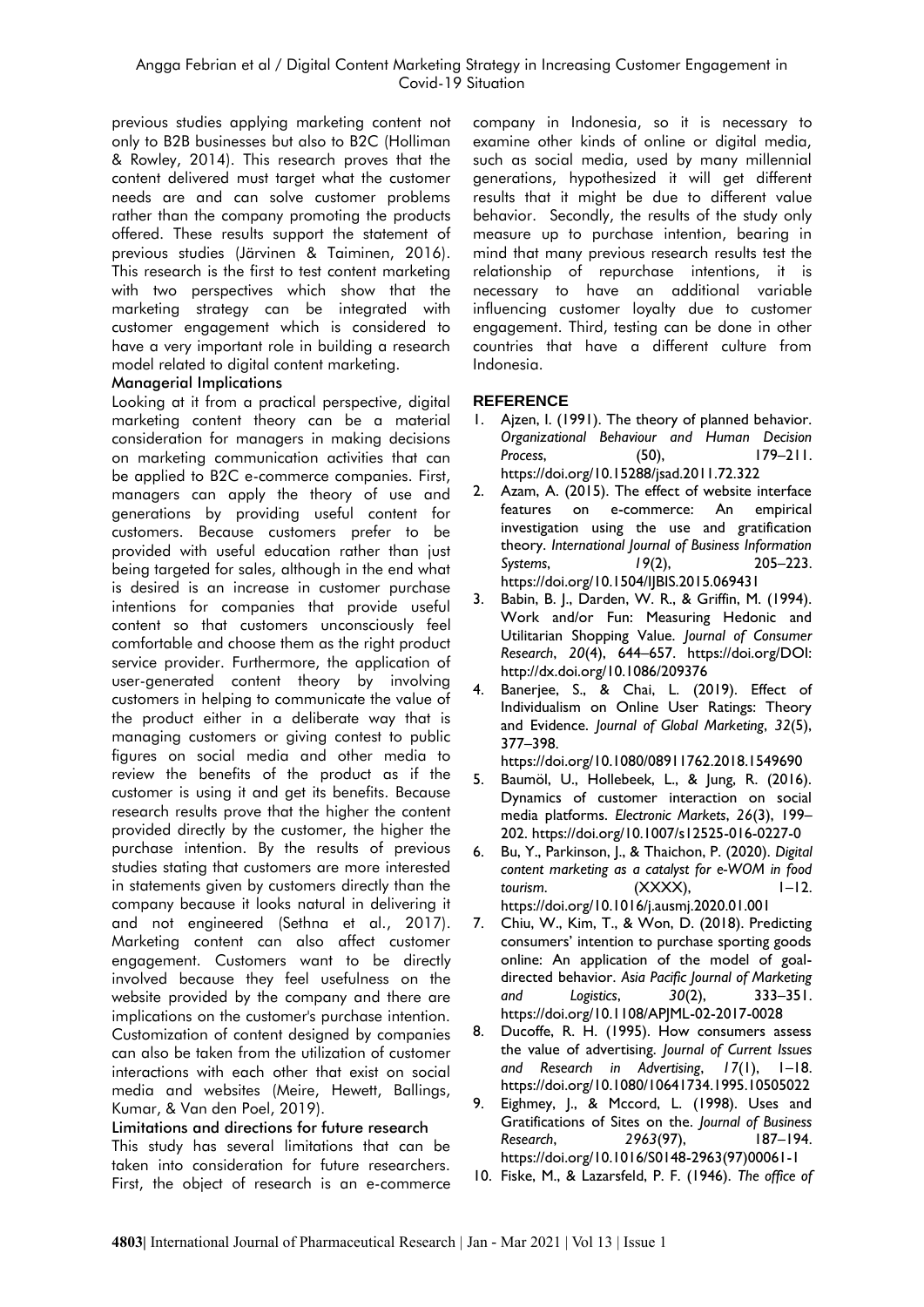*radio research:' a division-of*.

- 11. Fornell, C., & Larcker, D. F. (1981). Evaluating Structural Equation Models with Unobservable Variables and Measurement Error. *Journal of Marketing Research*, *18*(1), 39. https://doi.org/10.2307/3151312
- 12. Garg, P., Gupta, B., Dzever, S., Sivarajah, U., & Kumar, V. (2020). Examining the Relationship between Social Media Analytics Practices and Business Performance in the Indian Retail and IT Industries: The Mediation Role of Customer Engagement. *International Journal of Information Management*, *52*(January), 102069. https://doi.org/10.1016/j.ijinfomgt.2020.102069
- 13. Hair, J. F., Risher, J. J., Sarstedt, M., & Ringle, C. M. (2018). The Results of PLS-SEM Article information. *European Business Review*, *31*(1), 2– 24. https://doi.org/10.1108/EBR-11-2018-0203
- 14. Harmeling, C. M., Moffett, J. W., Arnold, M. J., & Carlson, B. D. (2016). Toward a theory of customer engagement marketing. *Journal of the Academy of Marketing Science*, *45*(3), 312–335. https://doi.org/10.1007/s11747-016-0509-2
- 15. Hazari, S., Bergiel, B. J., & Sethna, B. N. (2016). *Hedonic and utilitarian use of user-generated content on online shopping websites*. *7266*(March). https://doi.org/10.1080/13527266.2016.1143383
- 16. Hollebeek, L. D., & Macky, K. (2019). ScienceDirect Digital Content Marketing's Role in Fostering Consumer Engagement, Trust, and Value : Framework, Fundamental Propositions, and Implications. *Journal of Interactive Marketing*, *45*, 27–41. https://doi.org/10.1016/j.intmar.2018.07.003
- 17. Holliman, G., & Rowley, J. (2014). Business to business digital content marketing: Marketers' perceptions of best practice. *Journal of Research in Interactive Marketing*, *8*(4), 269–293. https://doi.org/10.1108/JRIM-02-2014-0013
- 18. Huang, N., Burtch, G., Gu, B., Hong, Y., Liang, C., Wang, K., … Yang, B. (2018). Motivating usergenerated content with performance feedback: Evidence from randomized field experiments. *Management Science*, *65*(1), 1–19. https://doi.org/10.1287/mnsc.2017.2944
- 19. Huang, T., Bao, Z., & Li, Y. (2017). Why do players purchase mobile social network games? An examination of customer engagement and of uses and gratifications theory. *The program*, *51*(3), 259–277. https://doi.org/10.1108/PROG-12-2016-0078
- 20. Järvinen, J., & Taiminen, H. (2016). Industrial Marketing Management Harnessing marketing automation for B2B content marketing ☆. *Industrial Marketing Management*, *54*, 164–175. https://doi.org/10.1016/j.indmarman.2015.07.002
- 21. Kannan, P. K., & Li, H. A. (2016). Digital marketing: A framework, review, and research agenda. *International Journal of Research in*

*Marketing*.

https://doi.org/10.1016/j.ijresmar.2016.11.006

- 22. Katz, E., Blumler, J. G., & Gurevitch, M. (1974). American Association for Public Opinion Research. *Encyclopedia of Science and Technology Communication*, *37*(4), 509–523. https://doi.org/10.4135/9781412959216.n13
- 23. Koiso-kanttila, N. (2004). *Journal of Marketing Digital Content Marketing : A Literature Synthesis*. (November 2014), 37–41. https://doi.org/10.1362/026725704773041122
- 24. Lim, W. M. (2015a). Antecedents and consequences of e-shopping: An integrated model. In *Internet Research* (Vol. 25). https://doi.org/10.1108/IntR-11-2013-0247
- 25. Lim, W. M. (2015b). The influence of internet advertising and electronic word of mouth on consumer perceptions and intention: Some evidence from online group buying. *Journal of Computer Information Systems*, *55*(4), 81–89. https://doi.org/10.1080/08874417.2015.11645790
- 26. Lim, W. M., & Ting, D. H. (2012). E-shopping: An analysis of the uses and gratifications theory. *Modern Applied Science*, *6*(5), 48–63. https://doi.org/10.5539/mas.v6n5p48
- 27. Liu, X. (2020). Analyzing the impact of usergenerated content on B2B Firms' stock performance: Big data analysis with machine learning methods. *Industrial Marketing Management*, *86*(February), 30–39. https://doi.org/10.1016/j.indmarman.2019.02.021
- 28. Malthouse, E. C., Calder, B. J., Kim, S. J., & Vandenbosch, M. (2016). Evidence that usergenerated content that produces engagement increases purchase behaviours. *Journal of Marketing Management*, *32*(5–6), 427–444. https://doi.org/10.1080/0267257X.2016.1148066
- 29. Mayrhofer, M., Matthes, J., Einwiller, S., & Naderer, B. (2019). User-generated content presenting brands on social media increases young adults' purchase intention. *International Journal of Advertising*, *39*(1), 166–186. https://doi.org/10.1080/02650487.2019.1596447
- 30. Meier, M., Hewett, K., Ballings, M., Kumar, V., & Van den Poel, D. (2019). The Role of Marketer-Generated Content in Customer Engagement Marketing. *Journal of Marketing*, *83*(6), 21–42. https://doi.org/10.1177/0022242919873903
- 31. Molinillo, S., Anaya-Sánchez, R., & Liébana-Cabanillas, F. (2020). Analyzing the effect of social support and community factors on customer engagement and its impact on loyalty behaviors toward social commerce websites. *Computers in Human Behavior*, *108*(February), 105980. https://doi.org/10.1016/j.chb.2019.04.004
- 32. Nitzl, C., Roldan, J. L., & Cepeda, G. (2016). Mediation analysis in partial least squares path modeling, Helping researchers discuss more sophisticated models. *Industrial Management and Data Systems*, *116*(9), 1849–1864.